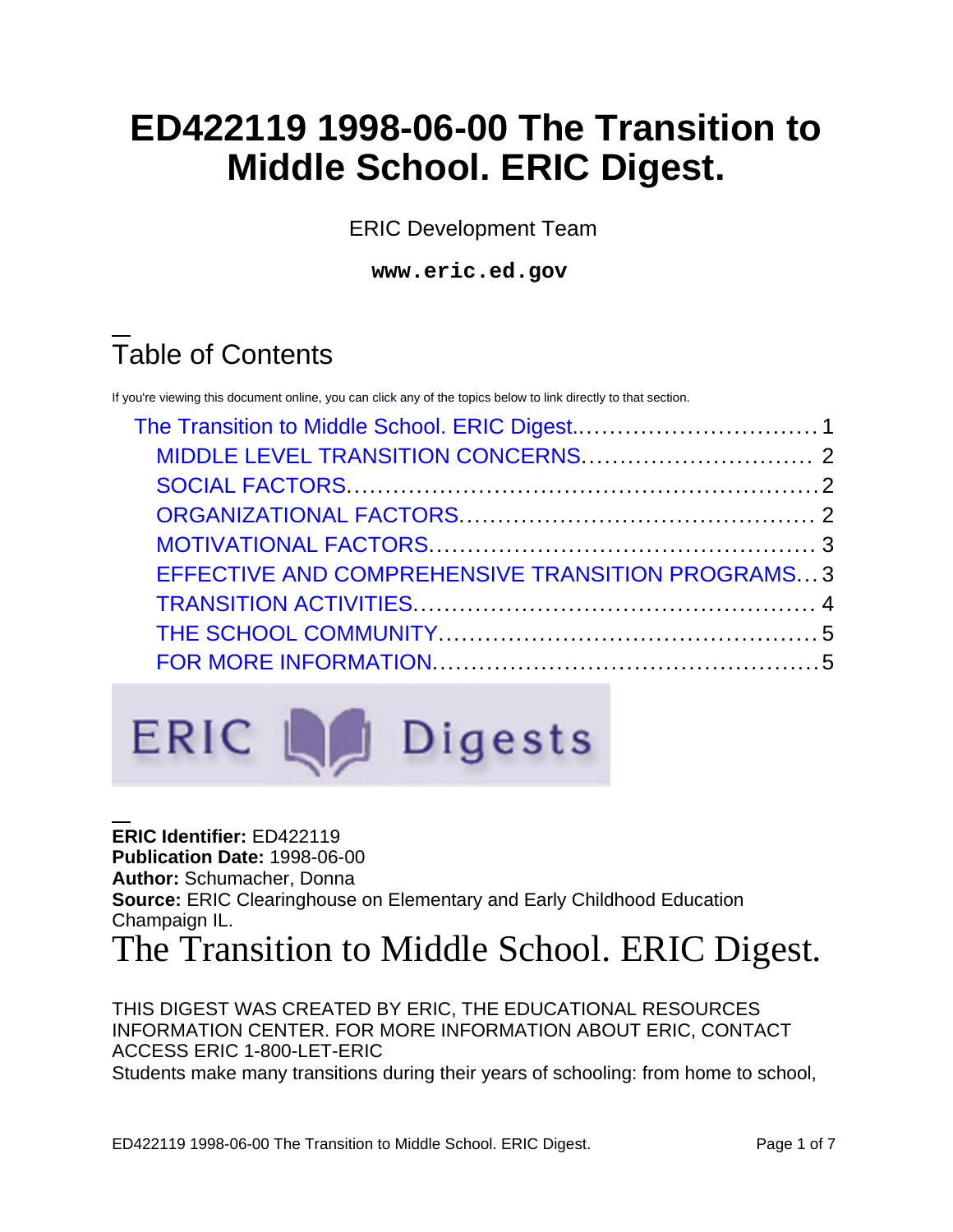elementary to middle school, middle to high school, and high school to college or work. These transitions are usually major events in the lives of students and parents. The stresses created by these transitions can be minimized when the new environment is responsive to each particular age group. This Digest presents a brief overview of some of the issues involved in the transition from elementary to middle school and provides suggestions for transition programs and activities. The term "middle level schools" includes all middle grade and junior high school configurations.

## <span id="page-1-0"></span>MIDDLE LEVEL TRANSITION CONCERNS

Student comments and behaviors give insight into their concerns as they move to a new school. Students in Gwinnett County, Georgia, when asked about their concerns in facing a school transition, mentioned the following worries: (1) getting to class on time, (2) finding lockers, (3) keeping up with "materials," (4) finding lunchrooms and bathrooms, (5) getting on the right bus to go home, (6) getting through the crowded halls, and (7) remembering which class to go to next (Weldy, 1991). In addition to these concerns, other studies include personal safety (aggressive and violent behaviors of other students) as a prominent concern of students (Anderman & Kimweli, 1997; Arowosafe & Irvin, 1992; Odegaard & Heath, 1992).

Teachers have also listed specific challenges to students making the transition from a sixth-grade elementary to a middle level school (Weldy, 1991, pp. 84-85): (1) changing classes; (2) reduced parent involvement; (3) more teachers; (4) no recess, no free time; (5) new grading standards and procedures; (6) more peer pressure; (7) developmental differences between boys and girls; (8) cliquishness; (9) fear of new, larger, more impersonal school; (10) accepting more responsibility for their own actions; (11) dealing with older children; (12) merging with students from five elementary schools; (13) unrealistic parental expectations; (14) lack of experience in dealing with extracurricular activities; (15) unfamiliarity with student lockers; (16) following the school schedule; (17) longer-range assignments; (18) coping with adolescent physical development; and, for some, (19) social immaturity; and (20) a lack of basic skills.

# <span id="page-1-1"></span>SOCIAL FACTORS

Students' perceptions of the quality of school life decline as they progress from elementary to secondary school, with the largest decline occurring during the transition to a middle level school (Diemert, 1992). Meeting social needs during the transition from an elementary to a middle level school is a major consideration because most programs focus more on academics and regulations. In Diemert's survey of 23 fifth-graders in a middle level school, of the top 11 (out of 23 possible) needs identified by boys, 6 were social, 2 were academic, 2 were procedural, and 1 was academic and procedural. Of the top 10 needs identified by girls, 5 were social, 2 were academic, and 3 were procedural.

# <span id="page-1-2"></span>ORGANIZATIONAL FACTORS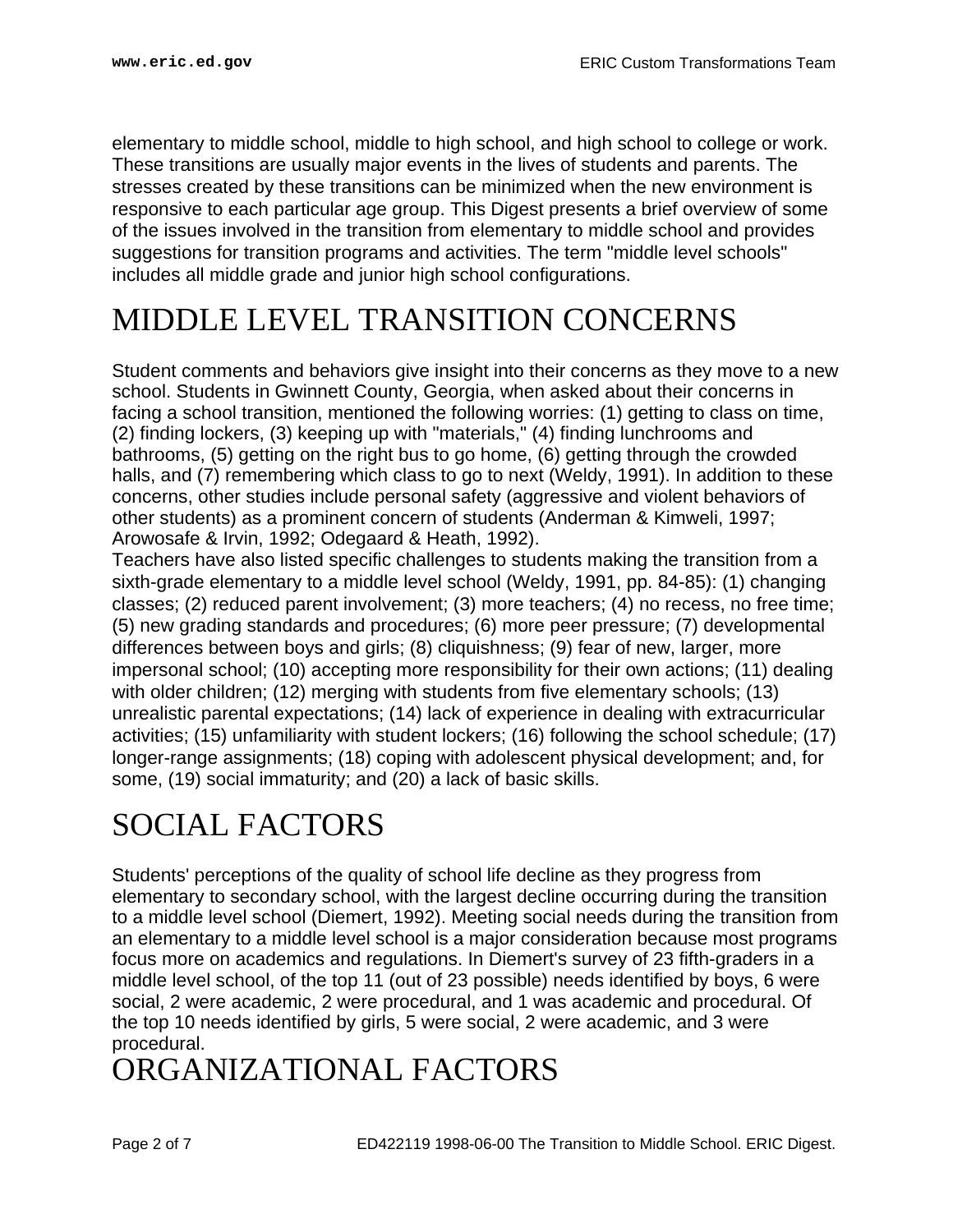Students who move into middle level schools from elementary grades that rotate students between classes at least part of the day reported feeling better prepared to enter a middle level school. Waggoner (1994) investigated transition concerns and the self-esteem of 171 sixth-graders. Students from teamed settings in elementary schools demonstrated a stronger affiliation in school activities and fewer concerns about the transition to junior high school than students in self-contained sixth-grade classrooms. Teachers in teamed settings felt their students exhibited fewer indicators of stress related to progressing to junior high school than teachers of students in self-contained sixth-grade classrooms. Sixty-six percent of all students surveyed believed they would be better prepared for seventh grade if they had more than one sixth-grade teacher (Waggoner, 1994).

# <span id="page-2-0"></span>MOTIVATIONAL FACTORS

In middle level schools, it is important to emphasize mastery and improvement, rather than relative ability and social comparison. Empirical evidence suggests that middle schools tend to stress relative ability and competition among students more, and effort and improvement less, leading to a decline in task goals, ability goals, and academic efficacy. Working in groups, focusing on effort and improvement, and being given choices all support a more positive task-focused goal structure (Anderman & Midgley, 1996).

## <span id="page-2-1"></span>EFFECTIVE AND COMPREHENSIVE TRANSITION PROGRAMS

The transition into middle level schools is accompanied by intellectual, moral, social, emotional, and physical changes taking place in at least part of the transition group at any given time. Students making the transition into middle level schools need to receive assistance prior to, during, and after the move so that their social, psychological, and academic well-being is not compromised.

Effective and comprehensive transition programs help (1) build a sense of community; (2) respond to the needs and concerns of the students; and (3) provide appropriate, faceted approaches to facilitate the transition process. The following guidelines are suggested for planning transition programs (Weldy, 1991):

\* Provide several activities that will involve students, parents, teachers, and staff from both schools in the transition process.

\* Establish a transition protocol that can be easily replicated and updated annually with little effort.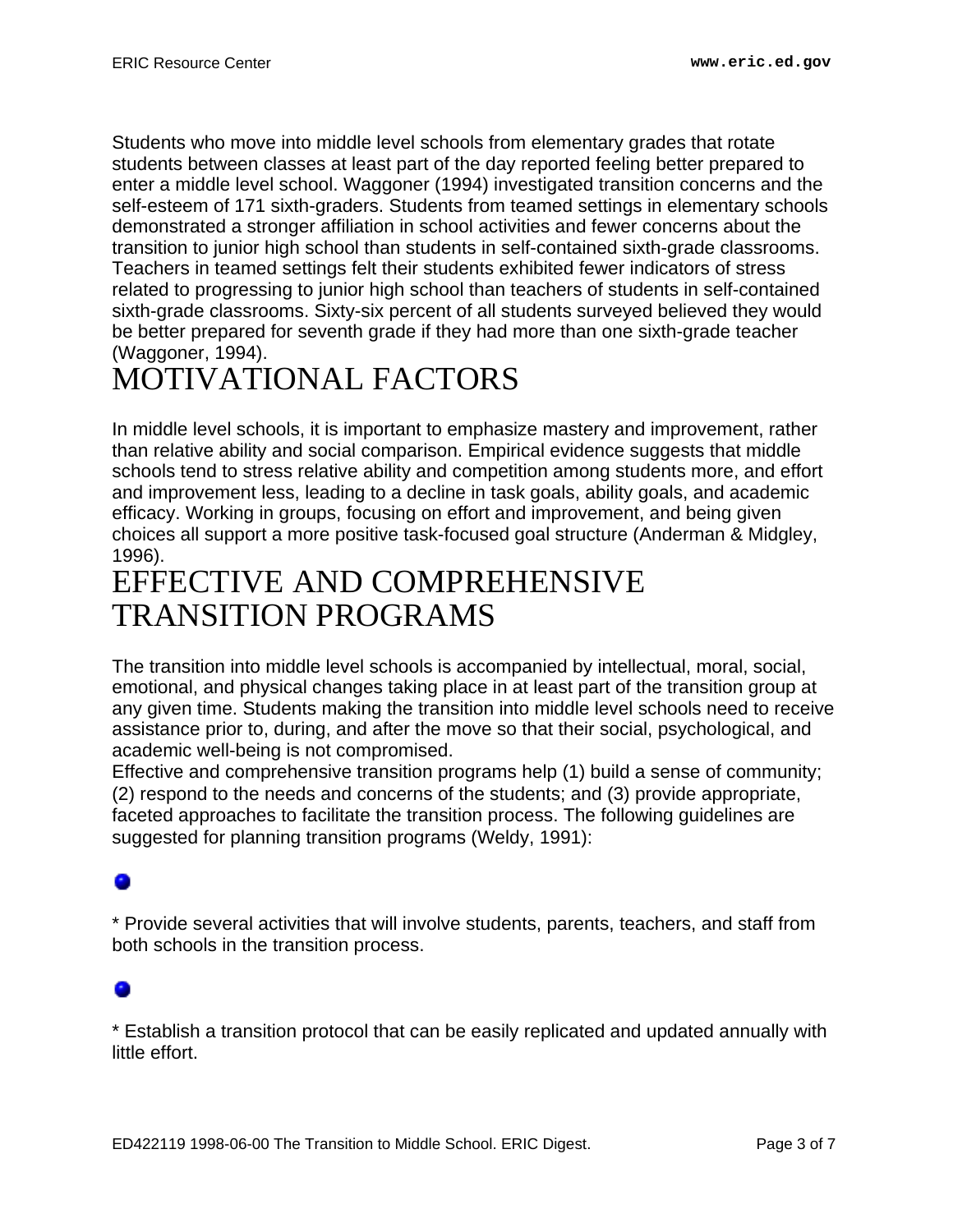\* Establish a timeline for the transition process.

### 0

\* Schedule meetings between collaborative groups from sending and receiving schools and discussions for adults and students about the issues.

### 0

\* Assess the human and financial resources available to support the transition process. Identify adult and student leaders from all schools and constituencies to help with the transition.

### 0

\* Ask students, teachers, guidance counselors, parents, and others to evaluate the transition program.

## <span id="page-3-0"></span>TRANSITION ACTIVITIES

The following examples may be helpful in selecting or creating a transition plan to best suit your community:

### ۰

\* The need for curriculum articulation for all teachers at all levels should be clearly understood. Teachers from sending and receiving schools can meet to discuss curriculum and instructional practices.

### $\bullet$

\* Teachers from receiving schools can visit the sending schools to initiate personal contacts.

\* Letters can be sent home welcoming students and families, and inviting them to school activities.

### 0

\* Parent Teacher Association members can call each new family welcoming them to the school.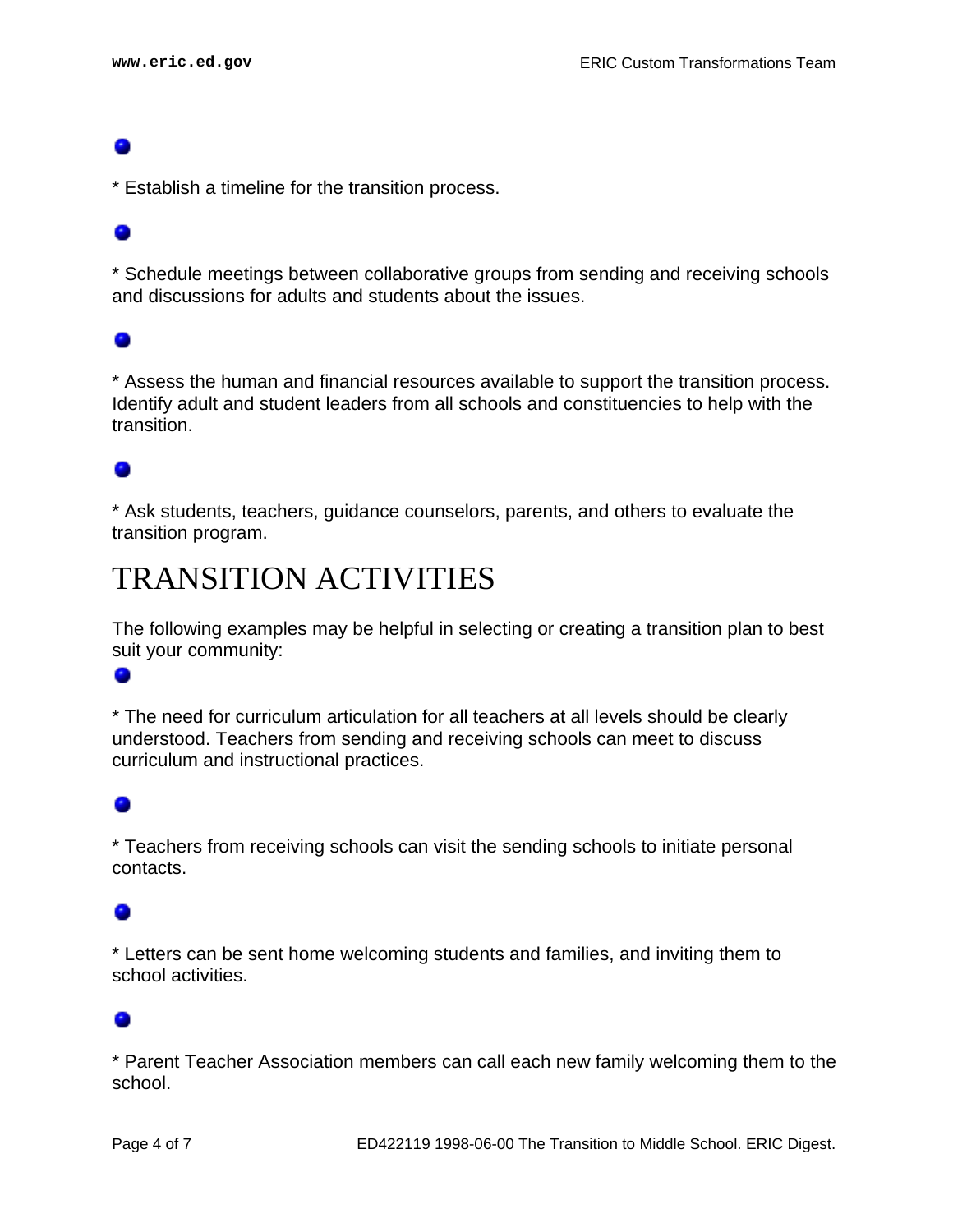\* Guidance counselors and special education teachers from each school can meet to share information.

\* Students of the receiving school can become "ambassadors" of goodwill. Student-to-student contact, preceded by a discussion of what information might be useful to new students, can help establish personal links. Sending-school students can be paired with receiving-school students for visitation days.

\* Letters between students in the sending and receiving schools can be exchanged.

\* Programs new to the entering students can be highlighted during student visitations.

### ۰

\* An unstructured open house can be held prior to the opening day of school; a structured evening open house can be held during the second week of school.

### ۰

\* A school handbook can be distributed to each family. Be sure to include phone numbers; school history; yearly schedules; teachers identified by grade level, team, and subject taught; bell schedules; lunch procedures; and other practical information.

## <span id="page-4-0"></span>THE SCHOOL COMMUNITY

The students, teachers, administrators, parents, staff, business partners, and residents in each school community contribute to the establishment, communication, and refinement of the various factors that define their middle level school. Effective middle level transition programs establish a sense of belonging among the multiple constituencies involved, appropriately respond to the needs of the incoming students, and provide multiple opportunities for all constituencies to develop a meaningful role during the transition process as well as maintain that role throughout the school year. FOR MORE INFORMATION

<span id="page-4-1"></span>Anderman, Eric M., Hicks, Lynley H., & Maehr, Martin L. (1994, February). PRESENT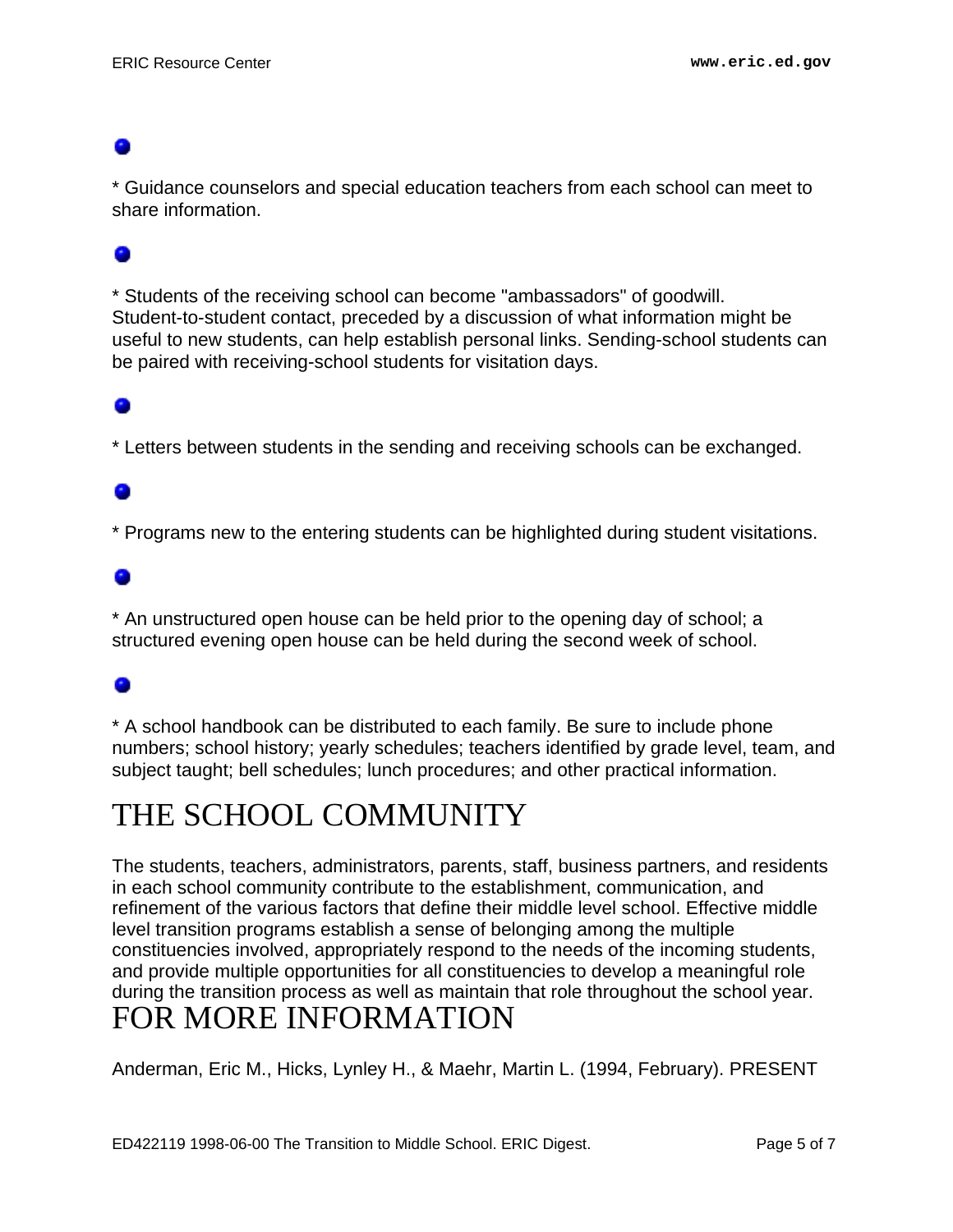AND POSSIBLE SELVES ACROSS THE TRANSITION TO MIDDLE GRADES SCHOOL. Paper presented at the biennial meeting of the Society for Research on Adolescence, San Diego, CA. ED 396 193.

Anderman, Eric M., & Kimweli, David M. S. (1997). Victimization and safety in schools serving early adolescents. JOURNAL OF EARLY ADOLESCENCE, 17(4), 408-438.

Anderman, Eric M., Maehr, Martin L., & Midgley, Carol. (1996, April). SCHOOL REFORM AND THE TRANSITION TO MIDDLE SCHOOL. Paper presented at the annual meeting of the American Educational Research Association, New York. ED 396 440.

Anderman, Eric M., & Midgley, Carol. (1996, March). CHANGES IN ACHIEVEMENT GOAL ORIENTATIONS AFTER THE TRANSITION TO MIDDLE SCHOOL. Paper presented at the biennial meeting of the Society for Research on Adolescence, Boston, MA. ED 396 226.

Arowosafe, Donna Schumacher, & Irvin, Judith L. (1992). Transition to a middle level school: What kids say. MIDDLE SCHOOL JOURNAL, 24(2), 15-20. EJ 454 360.

Diemert, Amy. (1992). A NEEDS ASSESSMENT OF FIFTH GRADE STUDENTS IN A MIDDLE SCHOOL. Acton, MA: Author. ED 362 332.

Eccles, Jacquelynne S., Wigfield, Allan, Midgley, Carol, Reuman, David, Mac Iver, Douglas, & Feldlaufer, Harriet. (1993). Negative effects of traditional middle schools on students' motivation. ELEMENTARY SCHOOL JOURNAL, 93(5), 553- 574. EJ 464 543.

Mizelle, Nancy B., & Mullins, Elizabeth. (1997). Transition into and out of middle school. In Judith L. Irvin (Ed.), WHAT CURRENT RESEARCH SAYS TO THE MIDDLE LEVEL PRACTITIONER. Columbus, OH: National Middle School Association.

Odegaard, Sandra L., & Heath, Jay A. (1992). Assisting the elementary school student in the transition to a middle level school. MIDDLE SCHOOL JOURNAL, 24(2), 21-25. EJ 454 361.

Waggoner, Jan E. (1994, October). The relationship between instructional teaming and self-esteem of sixth graders transitioning to a traditional junior high. Paper presented at a meeting of the Illinois Association of Teacher Educators, Lisle, IL. ED 379 278.

Weldy, Gilbert R. (Ed.). (1991). STRONGER SCHOOL TRANSITIONS IMPROVE STUDENT ACHIEVEMENT: A FINAL REPORT ON A THREE-YEAR DEMONSTRATION PROJECT "STRENGTHENING SCHOOL TRANSITIONS FOR STUDENTS K-13." Reston, VA: National Association of Secondary School Principals. ED 338 985.

Weldy, Gilbert R. (1995). Critical transitions. SCHOOLS IN THE MIDDLE, 4(3), 4-7. EJ